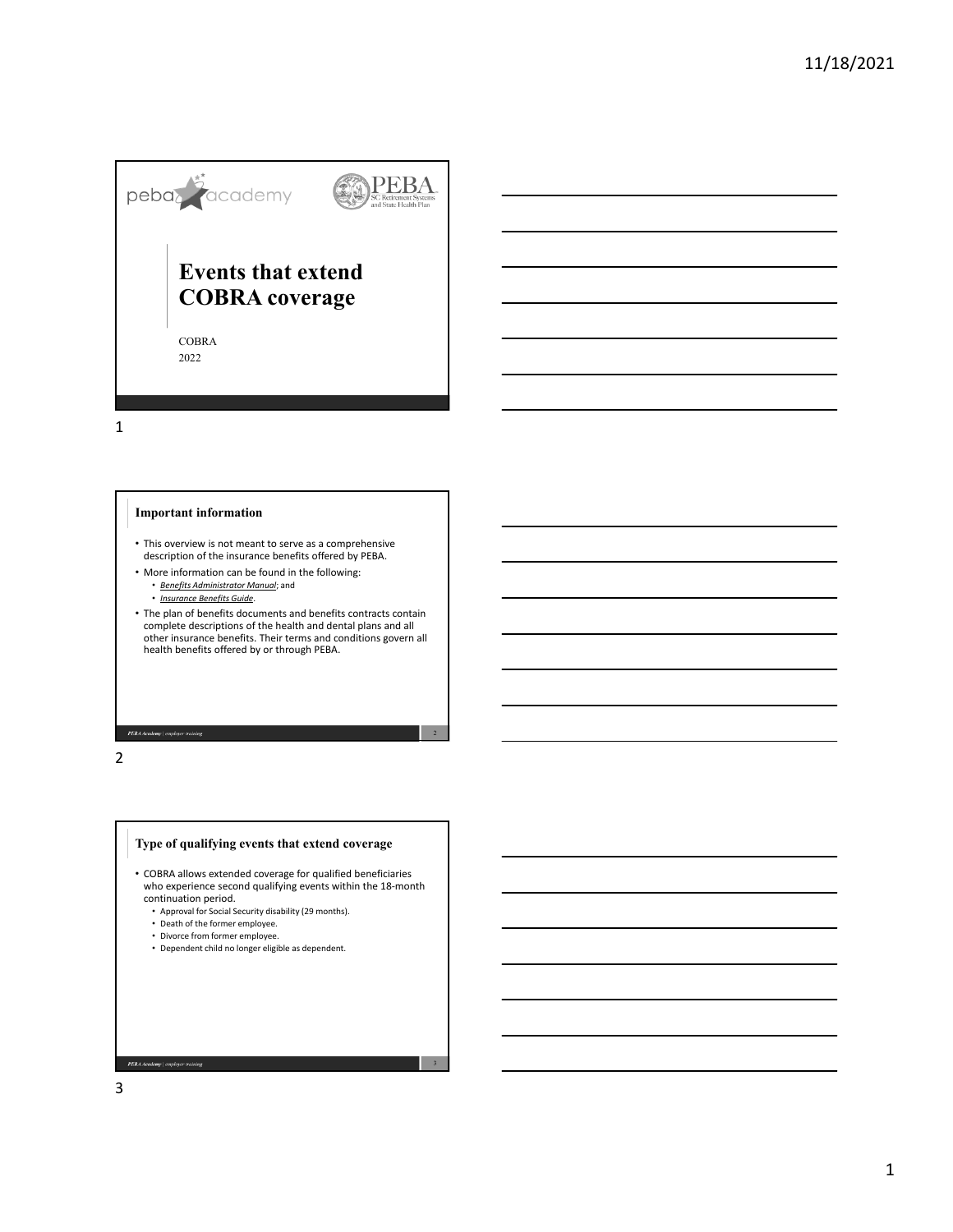### **Qualifying events**

- Must occur within 18‐month or 29‐month coverage period.
- Must be reported within 60 days of the second qualifying event.
- Qualified beneficiary must report event to COBRA administrator on the *Notice to Extend COBRA Continuation Coverage*.
- Never extend coverage beyond 36 months from original COBRA eligibility date.

4

5

#### 4



PEBA Academy | employer training



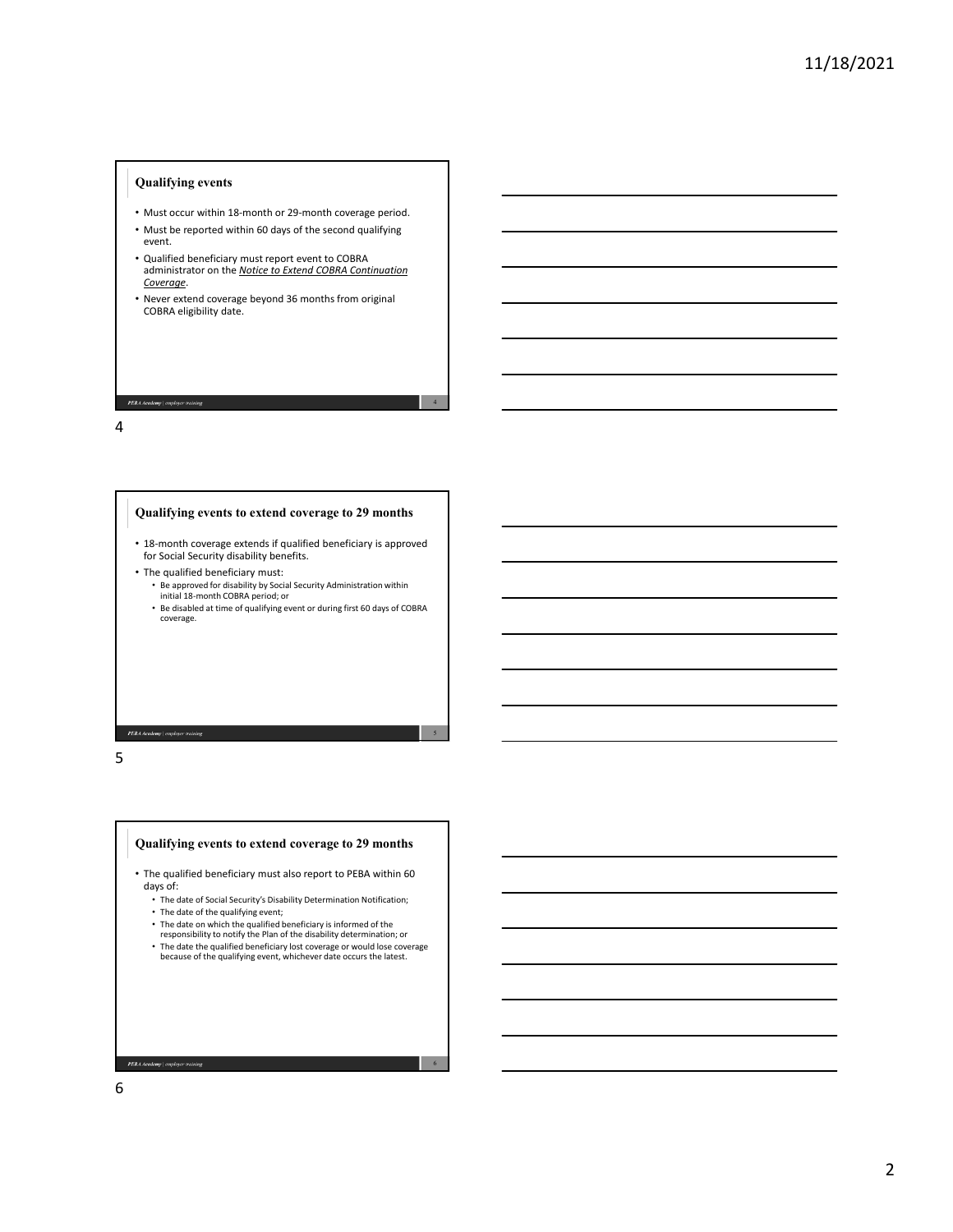### **Qualifying event example**

- Employee leaves employment on April 30, 2022, and elects COBRA for himself and his spouse. • Both are qualified beneficiaries.
- Employee and spouse have child on June 9, 2022. • The newborn (qualified beneficiary) may be added to COBRA within 31 days of birth.
- Social Security Administration deems the child disabled since birth.
	- COBRA coverage extended to 29 months from the original COBRA effective date for all qualified beneficiaries.

7

8

# 7



PEBA Academy doyer training